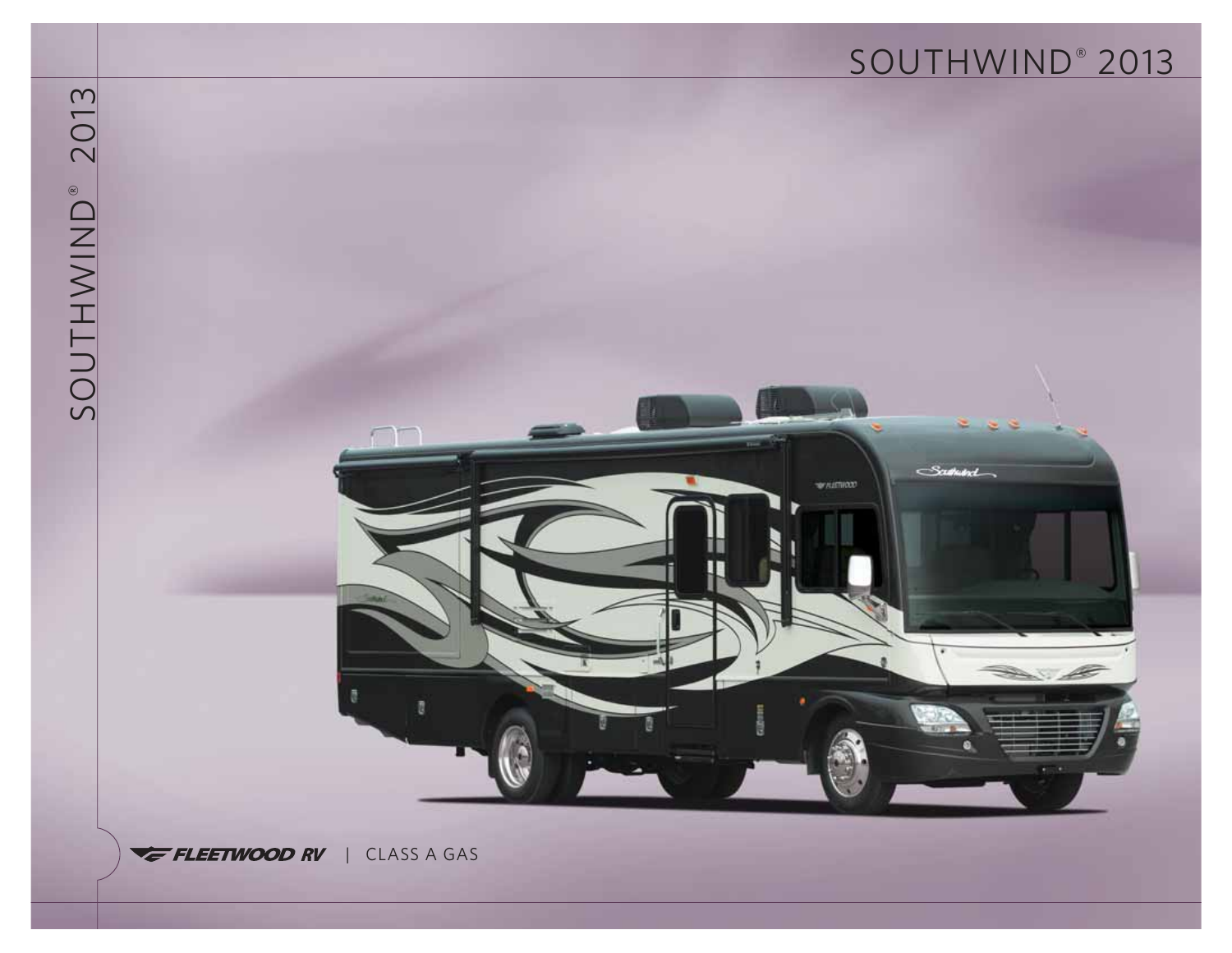# THE SPIRIT OF ADVENTURE

It's the simple pleasures that make traveling worthwhile. With fresh, functional comfort, Southwind is ready for anything, which means there's always something to discover. Don't forget to pack your sense of adventure—in Southwind, the journey is as memorable as the destination.



2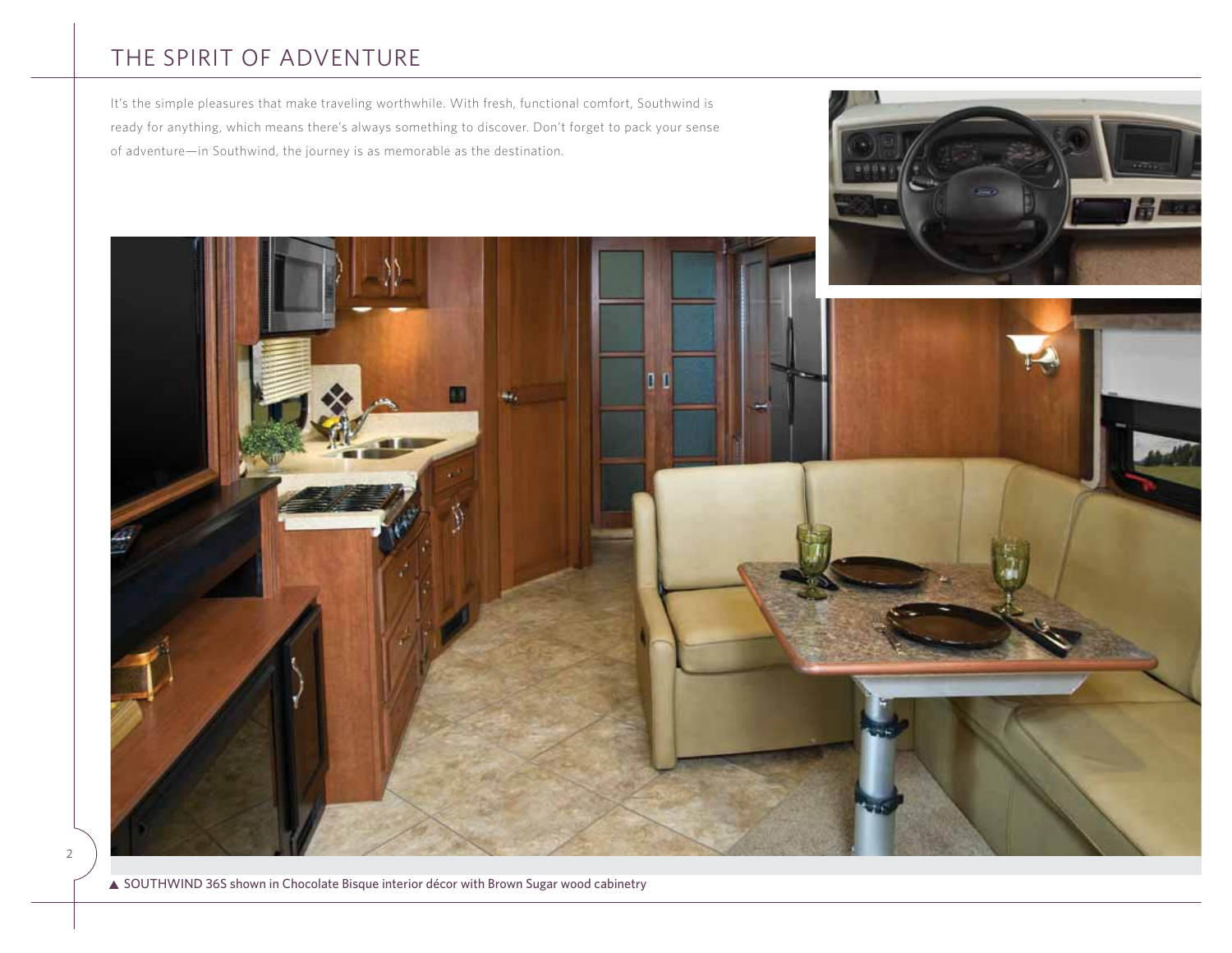



are as wide open as the road.

**Comfort and Convenience** Camping in Southwind doesn't mean roughing it. You'll enjoy comfortable furniture, brand-name appliances and high-end components.

**Power Platform® Construction**Fleetwood's patented platform is not only super-strong, it provides an amazing amount of storage, including pass-through storage on select models.

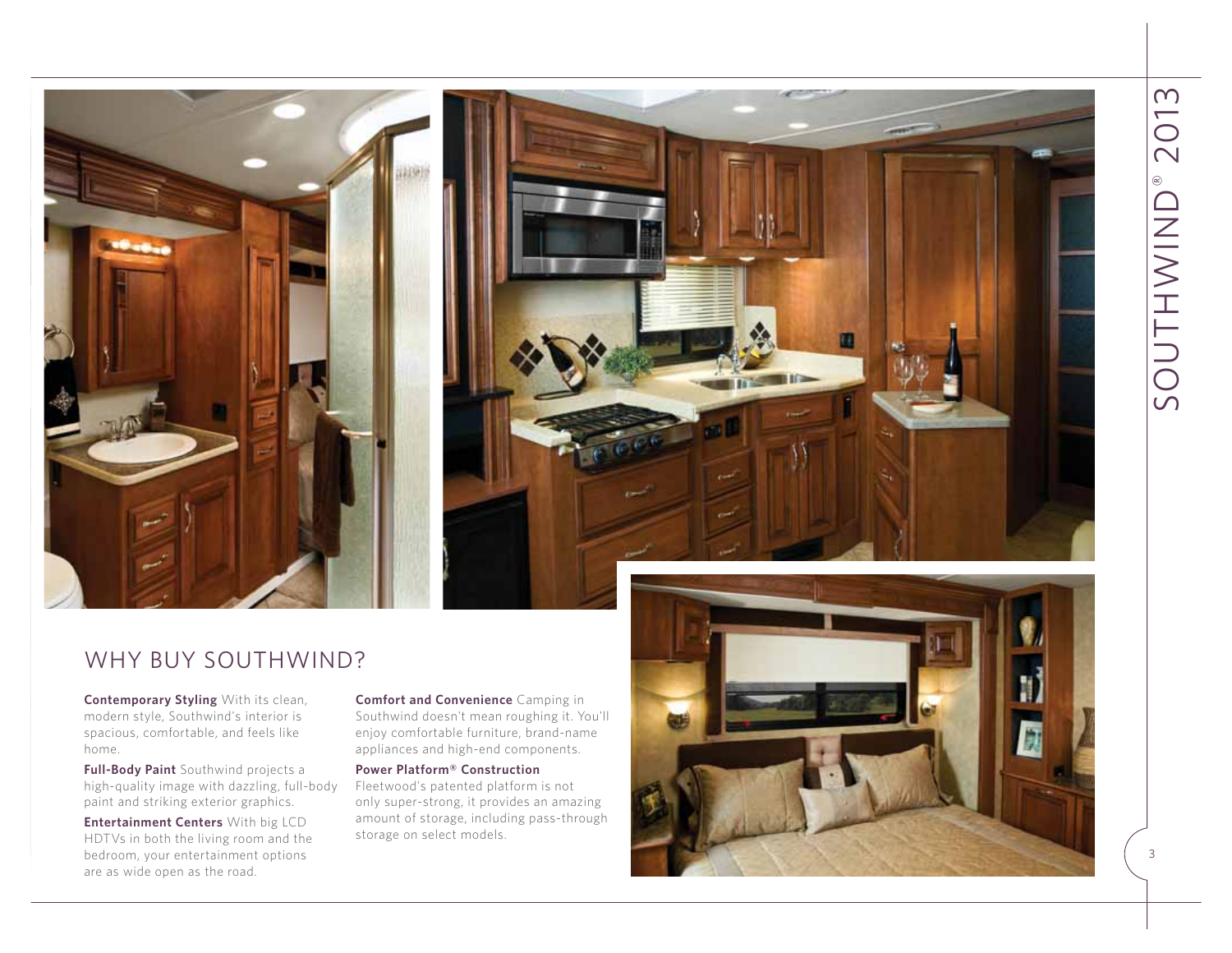# 2013 GRAPHICS AND DÉCOR





Antique Frost



Morning Fog



Sierra Stream



Vapor Mist

 $\overline{A}$ 

Both inside and out, we offer a wide selection of colors, styles and finishes. From the moment you lay your eyes on a Fleetwood RV, the high-style graphics and décor collection welcome you with gracious beauty and contemporary design. We've paid attention to every detail. So wherever you are, you'll feel right at home.

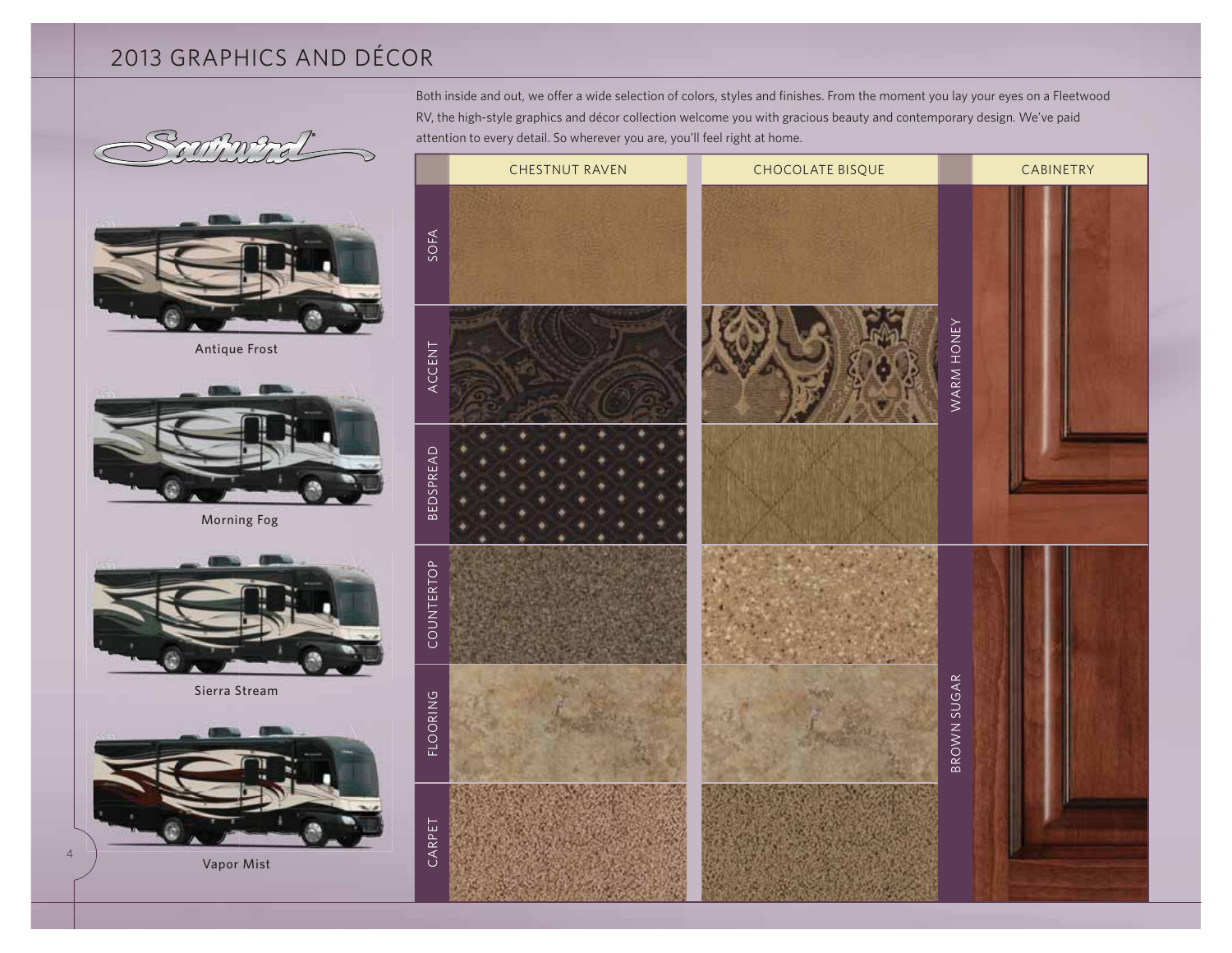# STANDARD FEATURES AND OPTIONS

## **STANDARD FEATURES**

#### **INTERIOR THROUGHOUT**

- 10-Gallon Quick Recovery Water Heater w/Direct Spark Ignition (Gas/Electric)
- 20,000/30,000 BTU Dual Furnaces
- 34,000 BTU Furnace (32VS)
- Complete PEX Plumbing System
- Deluxe Roller Bearing, Full-Extension Drawer Guides & Transit-Ship Locks
- Demand Water Pump w/Filter
- Dual Roof A/C High-Efficiency w/Solar Panel. Heat Pump and Chill Grills
- Vinyl Ceiling, Cushioned
- Full HD Video System
- Water Heater Bypass
- Whole Coach Water Filtration System
- 7' Interior Ceiling Height
- Halogen Ceiling Lights
- 1,200-Watt Inverter

### **DRIVER CONVENIENCE**

- 3-Point Seat Belts at Driver
- & Front Passenger Seats
- AM/FM Radio w/CD Player, Satellite Radio-Ready w/Auxiliary Inputs
- Auto A/C Heater Combo
- Auxiliary Start Circuit
- Computer Workstation In-Dash
- Cruise Control
- Dash Fans
- Power Front Windshield Shade
- Engine Cover Convenience Tray
- Intermittent Wiper Control
- Radio Switch Main/Auxiliary Power
- Tilt Steering Wheel
- Battery Disconnect System
- Driver/Front Passenger Faux Leather Seats Captain's Chairs w/Power Driver Seat • DSS Manual Lift Satellite Dish
- 

## **GALLEY**

- Convection Microwave Oven
- 3-Burner, High-Output Cooktop
- 12 cu.ft. 4-Door Refrigerator w/Icemaker
- Brushed-Nickel Finish Cabinet Hardware
- Double-Bowl Stainless Steel Sink
- Fan-Tastic® Power Roof Vent
- Radius Corner Cabinetry
- Range Cover Flush Mount
- Single-Lever Moen® Faucet w/Sprayer
- Sink Cover/Cutting Board
- Solid-Surface Countertops • Solid-Surface Backsplash
- Wastebasket
- Slide-Out Dinette Bins w/Latches

## **LIVING ROOM**

- 32" LCD HDTV (32VS, 36D)
- 40" LCD HDTV (36L)
- 46" LCD HDTV (36S)
- DVD Home Theater Sound System
- Day/Night Pleated Shades
- Free-Standing Euro Chair w/Ottoman
- (Select Models)
- Residential Seat Styling • Sofa Bed w/Air Mattress

#### **BEDROOM**

- 22" LCD HDTV (36D, 32VS)
- 32" LCD HDTV (36S, 36L)
- Bedspread w/Décor Pillows
- Headboard
- Pleated Shades
- Rear Speakers
- Restonic® Deluxe Pillow-Top Innerspring Mattress
- **BATHROOM**
- Porcelain Lavy Sink
- Moen® Lavy Faucet
- Fan-Tastic® Power Roof Vent
- Make-Up Lights
- Molded Tub/Shower Enclosure
- Porcelain Toilet w/Water Savers • Toilet Tank San-T-Flush™ System
- Tile Flooring

### **SAFETY/CONVENIENCE (INTERIOR)**

- Carbon Monoxide Detector/Alarm
- Child Safety Tether
- 30" Wide Entry Door
- Entry Assist Handle
- Multiple Seatbelt Locations
- Propane Detector/Alarm
- Smoke Detector/Alarm
- 10 ABC Fire Extinguisher

### **EXTERIOR THROUGHOUT**

- 120V/12V AC/DC Converter Central Electrical Panel
- 4 Graphic Color Choices
- 3-Way Water Pump Switch
- 5.5 kW Onan® MicroQuiet Generator
- 50 Amp Service
- Aluminum Tube Front Grill
- Awning Rail/Drip Molding (Both Sides)
- Dual-Pane Windows w/Screens
- Dual Patio Receptacles
- Fiberglass Front/Rear Caps
- Full-Body Paint
- Halogen Headlights
- Heated Water & Holding Tank Compartments

## **OPTIONS**

### **INTERIOR**

**GALLEY**

• One-Piece Panoramic Windshield

• Single-Motor Windshield Wipers w/Wet Arm

• Trailer Hitch w/7-Pin Electrical Hook-Up **SAFETY/CONVENIENCE (EXTERIOR)**

• Hydraulic 4-Wheel Disk Brakes w/4-Wheel

• Large, Heated Remote Rear-View Mirrors

• Utility Compartment w/Exterior Shower

• Continuous One-Piece Compartment Bulb Seal • Gas Lift Strut Supports (Select Locations) • Side Swinging Luggage Doors (Select Locations)

• Mud Flaps

• Park Cable Receptacle • Patio Awning - Electric

• Slide Topper Awnings • TV Antenna w/Signal Booster • Molded Front Quarter Panels

• 4-Point Automatic Levelers

• Automotive Safety Glass • Daytime Running Lights

Anti-Lock Brakes

w/Side-View Cameras • Porch Light (Doorside) • Power Entry Step

• Underhood Utility Lights

• Winterizing Pick-Up Tube • Lighted Entry Assist Handle

• Lighted Luggage Compartments • Pass-Through Storage (Select Models) • Rotomolded Polyethylene Luggage

• Aluminum Interlocking Floor/Wall/

• Basement Floor Configuration • Power Platform® Construction (Fleetwood Exclusive) • Radius Roof w/Ducted A/C • Vacu-Bond® Upper/Lower Floors • Vacu-Bond® Walls w/Smooth, High-Gloss

**STORAGE**

Compartments **BODY STRUCTURE**

Ceiling Framing

Exterior Fiberglass

• Color LCD Rear-Vision Camera w/One-Way Audio • Roof Ladder

**AUTOMOTIVE**

• Neutral Loss Protection

• Day/Night Double-Roller Shades

• Free-Standing Dinette w/Credenza

• Facing Dinette (32VS, 36D, 36L) • Sofa Sleeper w/Air Mattress & Footrest

• 40" LED Mid-Ship TV (32VS) • Free-Standing Recliner (32VS, 36D, 36L)

• Washer/Dryer (32VS, 36D, 36L)

• CSA Package (Canadian Specs)\*\* • Clear Front Protective Mask Film• Exterior Entertainment Center (36S, 36L)

• Ford® Chassis w/6.8L Triton® V10 Engine

\*Not all options are available on all floor plans. See your Fleetwood dealer for details.

\*\*CSA Standards may require substitution or deletion to achieve conformance

• Electric Fireplace (36S)

• Queen Bed Air Mattress • King Bed (36S)

• 3 Burner, High-Output Range w/Oven

5

SOUTHWIND® 2013

NIMHALO

ന  $\overline{C}$  $\overline{\mathsf{N}}$  $\circledcirc$  $\bigcap$ 

• Auto-Locating Satellite Dish • Blu-ray® Home Theater Sound System

(32VS, 36D, 36L)

**LIVING ROOM**

(32VS, 36D)

**BEDROOM**

**EXTERIOR**

**AUTOMOTIVE**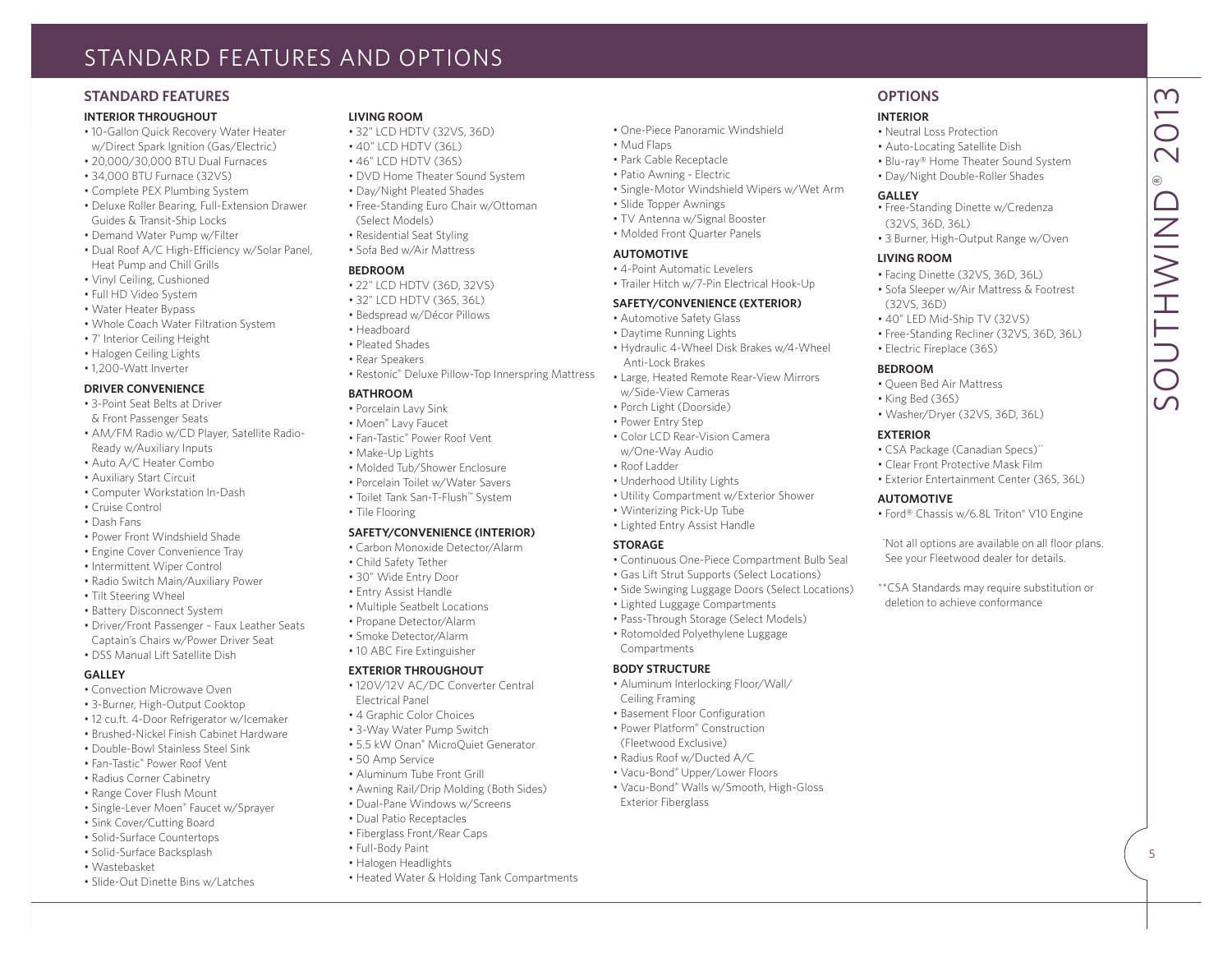# FLOOR PLANS



INTERIOR STORAGE CAPACITY: 144 CU. FT.<br>EXTERIOR STORAGE CAPACITY: 112 CU. FT.

Available options: 113, 192, 345, 490, 830, 833



INTERIOR STORAGE CAPACITY: 145 CU. FT.EXTERIOR STORAGE CAPACITY: 105 CU. FT. Available options: 113, 126, 192, 490, 830, 833

# **FLOOR PLAN OPTIONS**



CENTER

OPT. 113 3-BURNER RANGE W/OVEN

 $\overline{50}$ 







OPT. 192 SOFA SLEEPER& FOOTREST



OPT. 830 FACING DINETTERECLINER





## **36L**



INTERIOR STORAGE CAPACITY: 140 CU. FT.<br>EXTERIOR STORAGE CAPACITY: 118 CU. FT.

Available options: 093, 113, 126, 490, 830, 833,

**36S**



EXTERIOR STORAGE CAPACITY: 100 CU. FT.

INTERIOR STORAGE CAPACITY: 132 CU. FT. **Available options: 093, 113, 126, 139, 852** 

6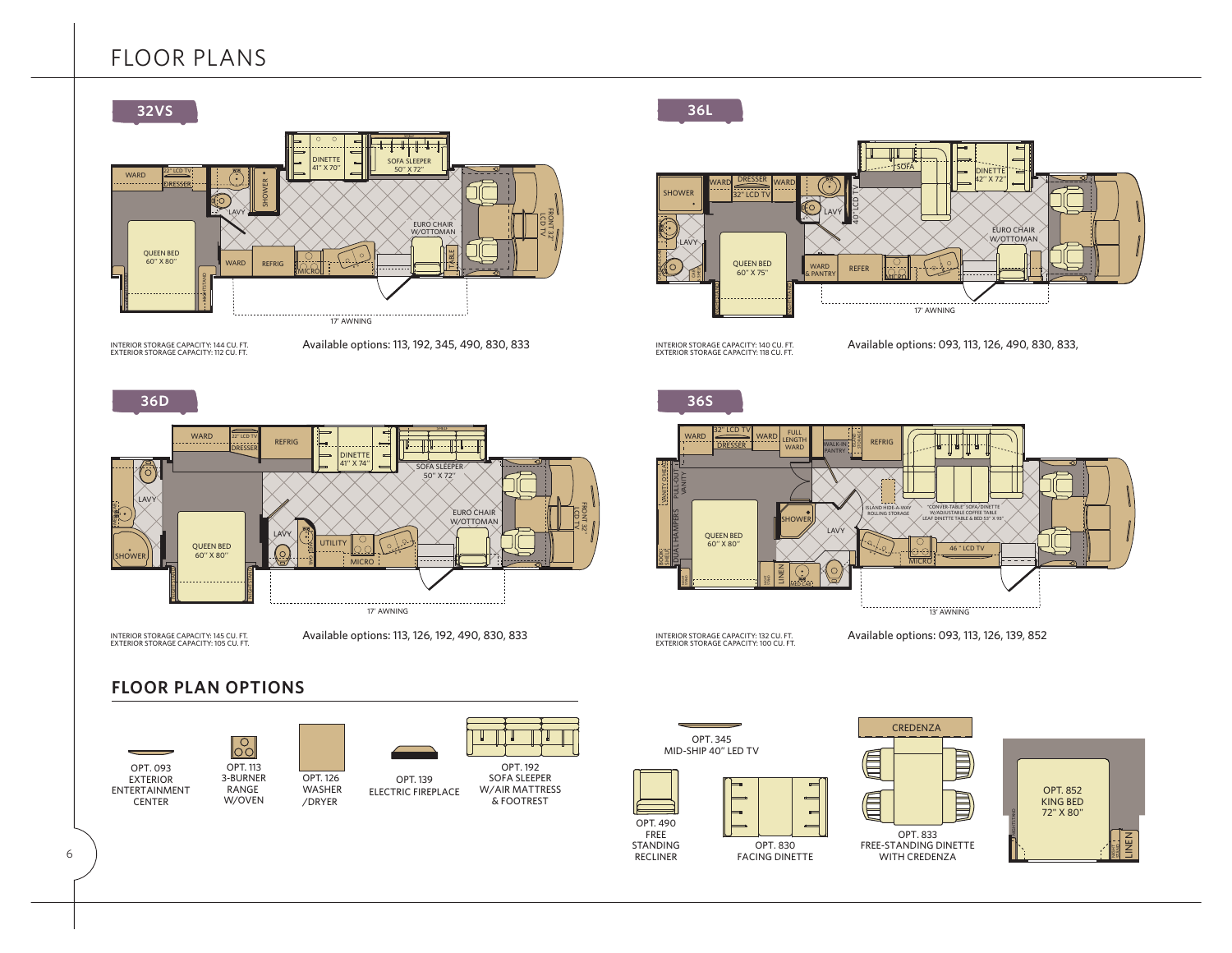# WEIGHTS & MEASUREMENTS

| <b>CHASSIS</b>                                                                                                                                                                                                                                                                                                                                                    |                                                                           |         | <b>POWER PLATFORM®</b> |                 | <b>ADDENDUMS</b>                                                                                                                                                                                                                                                                                                                                                                                                                                                                                                                                                                       |  |  |
|-------------------------------------------------------------------------------------------------------------------------------------------------------------------------------------------------------------------------------------------------------------------------------------------------------------------------------------------------------------------|---------------------------------------------------------------------------|---------|------------------------|-----------------|----------------------------------------------------------------------------------------------------------------------------------------------------------------------------------------------------------------------------------------------------------------------------------------------------------------------------------------------------------------------------------------------------------------------------------------------------------------------------------------------------------------------------------------------------------------------------------------|--|--|
| <b>MODELS</b>                                                                                                                                                                                                                                                                                                                                                     | <b>32VS</b>                                                               | 36D     | 36L                    | 36S             | 1. GVWR (Gross Vehicle Weight Rating) is the maximum permissible weight of this                                                                                                                                                                                                                                                                                                                                                                                                                                                                                                        |  |  |
| Engine Displacement (liters)                                                                                                                                                                                                                                                                                                                                      | 6.8                                                                       | 6.8     | 6.8                    | 6.8             | fully loaded motorhome. The GVWR is equal to or greater than the sum of the                                                                                                                                                                                                                                                                                                                                                                                                                                                                                                            |  |  |
| Wheelbase (inches)                                                                                                                                                                                                                                                                                                                                                | 208"                                                                      | 228"    | 228"                   | 228"            | (UVW) unloaded vehicle weight plus the (OCCC) occupant cargo-carrying capacity.                                                                                                                                                                                                                                                                                                                                                                                                                                                                                                        |  |  |
| GVWR (lbs) <sup>1</sup>                                                                                                                                                                                                                                                                                                                                           | 22,000                                                                    | 22,000  | 22,000                 | 22,000          | 2. GAWR (Gross Axle Weight Rating) is the maximum permissible loaded weight a                                                                                                                                                                                                                                                                                                                                                                                                                                                                                                          |  |  |
| Front GAWR (lbs) <sup>2</sup>                                                                                                                                                                                                                                                                                                                                     | 8,000                                                                     | 8,000   | 8,000                  | 8,000           | specific axle is designed to carry.                                                                                                                                                                                                                                                                                                                                                                                                                                                                                                                                                    |  |  |
| Rear GAWR (lbs) <sup>2</sup>                                                                                                                                                                                                                                                                                                                                      | 15,000                                                                    | 15,000  | 15,000                 | 15,000          | 3. GCWR (Gross Combined Weight Rating) is the value specified by the motorhome<br>manufacturer as the maximum allowable loaded weight of this motorhome with its                                                                                                                                                                                                                                                                                                                                                                                                                       |  |  |
| GCWR (lbs) <sup>3</sup>                                                                                                                                                                                                                                                                                                                                           | 26,000                                                                    | 26,000  | 26,000                 | 26,000          | towed vehicle. Towing and braking capacities may be different. Refer to Fleetwood                                                                                                                                                                                                                                                                                                                                                                                                                                                                                                      |  |  |
| Hitch Rating Weight (lbs) <sup>1,11</sup>                                                                                                                                                                                                                                                                                                                         | 5,000                                                                     | 5,000   | 5,000                  | 5,000           | and chassis manufacturer's manuals for complete information.                                                                                                                                                                                                                                                                                                                                                                                                                                                                                                                           |  |  |
| Tongue Weight (lbs) <sup>†</sup>                                                                                                                                                                                                                                                                                                                                  | 500                                                                       | 500     | 500                    | 500             | 4. Length measured from front bumper to rear bumper (excludes accessories).                                                                                                                                                                                                                                                                                                                                                                                                                                                                                                            |  |  |
| Fuel Capacity (gal)                                                                                                                                                                                                                                                                                                                                               | 80                                                                        | 80      | 80                     | 80              | 5. Excludes safety equipment and awnings.                                                                                                                                                                                                                                                                                                                                                                                                                                                                                                                                              |  |  |
| <b>POWER PLATFORM® CHASSIS</b>                                                                                                                                                                                                                                                                                                                                    |                                                                           |         |                        |                 | 6. Motorhomes feature a body width over 96" which will restrict your access to certain                                                                                                                                                                                                                                                                                                                                                                                                                                                                                                 |  |  |
| Model: Ford®<br>Engine: 6.8L Triton V10<br>Transmission: Ford®, 5-Speed, Automatic w/Overdrive<br><b>DIMENSIONS &amp; CAPACITIES</b>                                                                                                                                                                                                                              | Alternator: 175 Amp<br>Torque: 457 lb-ft @ 3,250 RPM<br>Horsepower: 362HP |         |                        |                 | roads. Before purchasing, you should research any state and/or province road laws<br>which may affect your usage.<br>7. Tank manufacturer's listed water capacity (WC). Actual propane capacity<br>is 80% of water listing as required by the safety code.<br>$\dagger$ The chassis manufacturer recommends the installation of a supplemental brake                                                                                                                                                                                                                                   |  |  |
| <b>MODELS</b>                                                                                                                                                                                                                                                                                                                                                     | <b>32VS</b>                                                               | 36D     | 36L                    | 36S             | control system to activate the brakes on the vehicle or trailer you are towing. Hitch                                                                                                                                                                                                                                                                                                                                                                                                                                                                                                  |  |  |
| Overall Length (inches) <sup>4</sup>                                                                                                                                                                                                                                                                                                                              | 33' 5"                                                                    | 36' 5"  | 36' 11"                | 36' 5"          | receiver ratings expressed are maximum for the hitch receiver installed and may<br>require the purchase of additional equipment that is dependent on the weight of the                                                                                                                                                                                                                                                                                                                                                                                                                 |  |  |
| Overall Height (with A/C)                                                                                                                                                                                                                                                                                                                                         | 12' 10"                                                                   | 12' 10" | 12' 10"                | 12' 10"         | towed load. Consult with hitch receiver manufacturer for further information.                                                                                                                                                                                                                                                                                                                                                                                                                                                                                                          |  |  |
| Overall Width (maximum) <sup>5, 6</sup>                                                                                                                                                                                                                                                                                                                           | 102"                                                                      | 102"    | 102"                   | 102"            | <sup>†</sup> † Minimum Towable Load is the available weight, up to GCWR, when the coach is fully                                                                                                                                                                                                                                                                                                                                                                                                                                                                                       |  |  |
| Interior Height (maximum)                                                                                                                                                                                                                                                                                                                                         | 84"                                                                       | 84"     | 84"                    | 84"             | loaded to maximum GVWR. However, if the coach is loaded to something less than                                                                                                                                                                                                                                                                                                                                                                                                                                                                                                         |  |  |
| Interior Width (maximum)                                                                                                                                                                                                                                                                                                                                          | 96"                                                                       | 96"     | 96"                    | 96"             | maximum GVWR, that extra available weight can be added to your Towable Load.<br>For example, if your coach is loaded to 1000lbs less than maximum GVWR, your                                                                                                                                                                                                                                                                                                                                                                                                                           |  |  |
| Fresh Water Holding Tank (gal)                                                                                                                                                                                                                                                                                                                                    | 80                                                                        | 80      | 80                     | 80              | Towable Load increases accordingly.                                                                                                                                                                                                                                                                                                                                                                                                                                                                                                                                                    |  |  |
| Grey Water Holding Tank (gal)                                                                                                                                                                                                                                                                                                                                     | 58                                                                        | 58      | 58                     | 58              | * UVW and OCCC are found on the label containing the federal certification tag in each                                                                                                                                                                                                                                                                                                                                                                                                                                                                                                 |  |  |
| Black Water Holding Tank (gal)                                                                                                                                                                                                                                                                                                                                    | 42                                                                        | 42      | 42                     | 42              | RV.                                                                                                                                                                                                                                                                                                                                                                                                                                                                                                                                                                                    |  |  |
| Appliance Propane Tank (gal) (WC) <sup>7</sup>                                                                                                                                                                                                                                                                                                                    | 25                                                                        | 25      | 25                     | 25              | <b>IMPORTANT-PLEASE READ:</b> Product information, photography and illustrations                                                                                                                                                                                                                                                                                                                                                                                                                                                                                                       |  |  |
| Water Heater Tank (gal)                                                                                                                                                                                                                                                                                                                                           | 10 <sup>°</sup>                                                           | 10      | 10 <sup>°</sup>        | 10 <sup>°</sup> | included in this publication were as accurate as possible at the time of printing. For further<br>product information and changes, please visit our website at www.fleetwoodrv.com or                                                                                                                                                                                                                                                                                                                                                                                                  |  |  |
| <b>Liquid Weight Reference:</b><br>Water (gal) = $(8.3 \text{ lbs}/3.8 \text{ kgs})$ Fuel (gal) = $(6.1 \text{ lbs}/2.8 \text{ kgs})$ Propane (gal) = $(4.2 \text{ lbs}/1.9 \text{ kgs})$<br><b>Metric Conversion:</b><br>Multiply pounds x 0.453 to obtain kilograms. Multiply gallons x 3.785 to obtain liters.<br>Multiply liters x 61 to obtain cubic inches. |                                                                           |         |                        |                 | contact your local Fleetwood RV dealer. Prices, materials, design and specifications are<br>subject to change without notice. All weights, fuel, liquid capacities and dimensions are<br>approximate. Fleetwood RV has designed its recreational vehicles to provide a variety<br>of uses for its customers. Each vehicle features optimal seating, sleeping, storage and<br>fluid capacities. The user is responsible for selecting the proper combination of loads<br>(i.e., occupants, equipment, fluids, cargo, etc.) to ensure that the vehicle's capacities are<br>not exceeded. |  |  |

| Model: Ford®                                        | <b>Alternator:</b> 175 Amp           |
|-----------------------------------------------------|--------------------------------------|
| <b>Engine:</b> 6.8L Triton V10                      | <b>Torque:</b> 457 lb-ft @ 3,250 RPM |
| Transmission: Ford®, 5-Speed, Automatic w/Overdrive | Horsepower: 362HP                    |

| <b>MODELS</b>                                  | <b>32VS</b> | 36D     | 36L     | 36S     |
|------------------------------------------------|-------------|---------|---------|---------|
| Overall Length (inches) <sup>4</sup>           | 33'5"       | 36'5''  | 36' 11" | 36'5''  |
| Overall Height (with A/C)                      | 12'10''     | 12' 10" | 12'10'' | 12' 10" |
| Overall Width (maximum) <sup>5, 6</sup>        | 102"        | 102"    | 102"    | 102"    |
| Interior Height (maximum)                      | 84"         | 84"     | 84"     | 84"     |
| Interior Width (maximum)                       | 96"         | 96"     | 96"     | 96"     |
| Fresh Water Holding Tank (gal)                 | 80          | 80      | 80      | 80      |
| Grey Water Holding Tank (gal)                  | 58          | 58      | 58      | 58      |
| Black Water Holding Tank (gal)                 | 42          | 42      | 42      | 42      |
| Appliance Propane Tank (gal) (WC) <sup>7</sup> | 25          | 25      | 25      | 25      |
| Water Heater Tank (gal)                        | 10          | 10      | 10      | 10      |

## **ADDENDUMS**

- 1. GVWR (Gross Vehicle Weight Rating) is the maximum permissible weight of this fully loaded motorhome. The GVWR is equal to or greater than the sum of the (UVW) unloaded vehicle weight plus the (OCCC) occupant cargo-carrying capacity.\*
- 2. GAWR (Gross Axle Weight Rating) is the maximum permissible loaded weight a specific axle is designed to carry.
- 3. GCWR (Gross Combined Weight Rating) is the value specified by the motorhome manufacturer as the maximum allowable loaded weight of this motorhome with its towed vehicle. Towing and braking capacities may be different. Refer to Fleetwood and chassis manufacturer's manuals for complete information.
- 4. Length measured from front bumper to rear bumper (excludes accessories).
- 5. Excludes safety equipment and awnings.
- 6. Motorhomes feature a body width over 96" which will restrict your access to certain roads. Before purchasing, you should research any state and/or province road laws which may affect your usage.
- 7. Tank manufacturer's listed water capacity (WC). Actual propane capacity is 80% of water listing as required by the safety code.
- † The chassis manufacturer recommends the installation of a supplemental brake control system to activate the brakes on the vehicle or trailer you are towing. Hitch receiver ratings expressed are maximum for the hitch receiver installed and may require the purchase of additional equipment that is dependent on the weight of the towed load. Consult with hitch receiver manufacturer for further information.
- †† Minimum Towable Load is the available weight, up to GCWR, when the coach is fully loaded to maximum GVWR. However, if the coach is loaded to something less than maximum GVWR, that extra available weight can be added to your Towable Load. For example, if your coach is loaded to 1000lbs less than maximum GVWR, your Towable Load increases accordingly.
- \* UVW and OCCC are found on the label containing the federal certification tag in each RV.